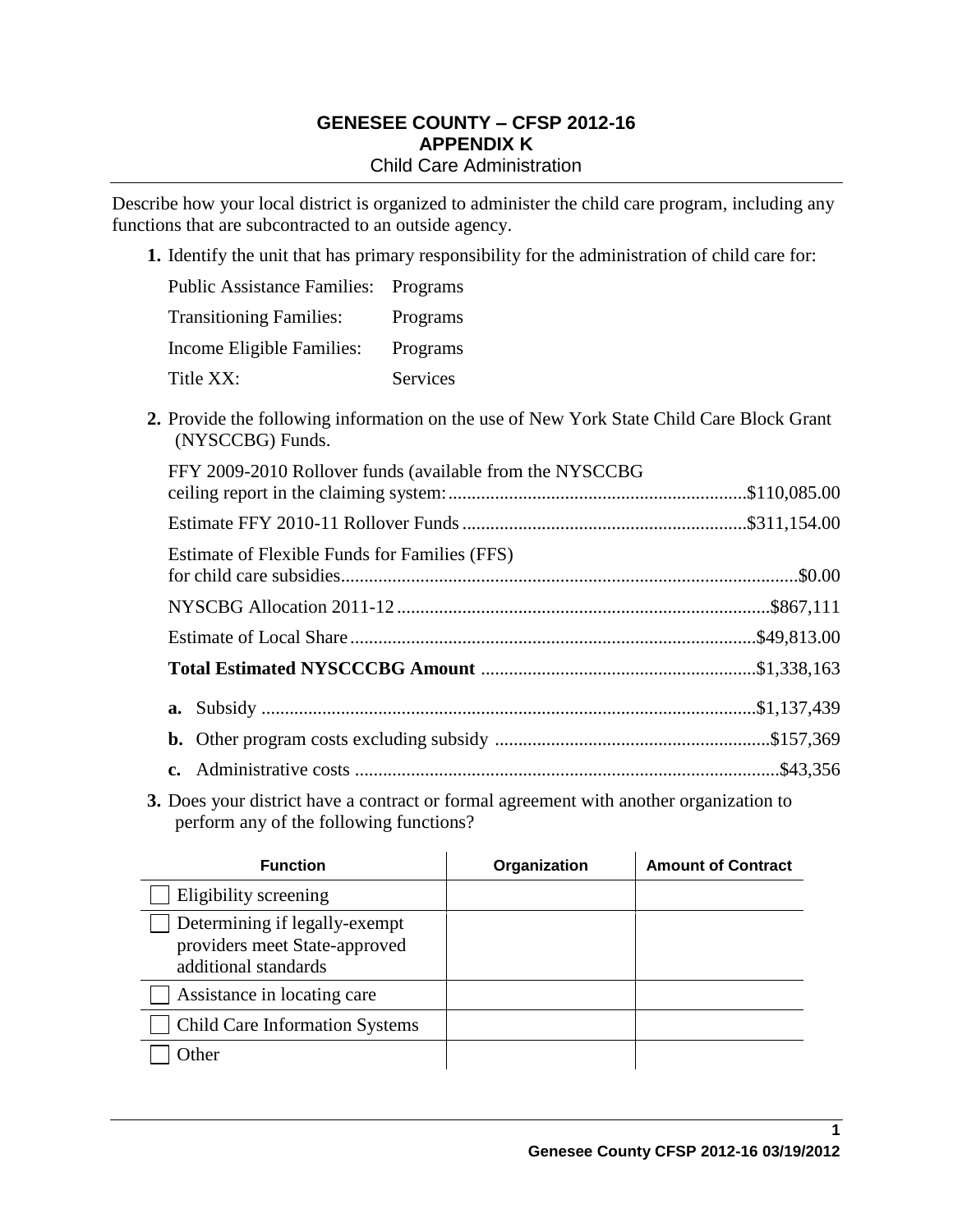## **APPENDIX L** Other Eligible Families if Funds are Available (Required)

Listed below are the optional categories of eligible families that your district can include as part of its County Plan. Select any categories your county wants to serve using the NYSCCBG funds and describe any limitations associated with the category.

| <b>Optional Categories</b>                                                                                                                                                                        | <b>Option</b>                     | <b>Limitations</b> |
|---------------------------------------------------------------------------------------------------------------------------------------------------------------------------------------------------|-----------------------------------|--------------------|
| 1. Public Assistance (PA) families participating in an<br>approved activity in addition to their required<br>work activity.                                                                       | $\boxtimes$ Yes<br>N <sub>o</sub> |                    |
| 2. PA families or families with income up to 200% of<br>the State Income Standard when the caretaker is:                                                                                          |                                   |                    |
| a) participating in an approved substance abuse<br>treatment program                                                                                                                              | $\boxtimes$ Yes<br>N <sub>o</sub> |                    |
| homeless<br>b)                                                                                                                                                                                    | $\boxtimes$ Yes<br>N <sub>o</sub> |                    |
| a victim of domestic violence<br>c)                                                                                                                                                               | $\times$ Yes<br>N <sub>o</sub>    |                    |
| d) in an emergency situation of short duration                                                                                                                                                    | $\boxtimes$ Yes<br>No             |                    |
| 3. Families with an open child protective services<br>case when child care is needed to protect the child.                                                                                        | $\boxtimes$ Yes<br>N <sub>o</sub> |                    |
| 4. Families with income up to 200% of the State<br>Income Standard when child care services are<br>needed because the child's caretaker:                                                          |                                   |                    |
| a) is physically or mentally incapacitated                                                                                                                                                        | $\boxtimes$ Yes<br>N <sub>o</sub> |                    |
| b) has family duties away from home                                                                                                                                                               | $\boxtimes$ Yes<br>N <sub>o</sub> |                    |
| 5. Families with income up to 200% of the State<br>Income Standard when child care services are<br>needed for the child's caretaker to actively seek<br>employment for a period up to six months. | $\boxtimes$ Yes<br>$\neg$ No      |                    |
| 6. PA families where a sanctioned parent is<br>participating in unsubsidized employment, earning<br>wages at a level equal to or greater than the<br>minimum amount under law.                    | $\boxtimes$ Yes<br>$\neg$ No      |                    |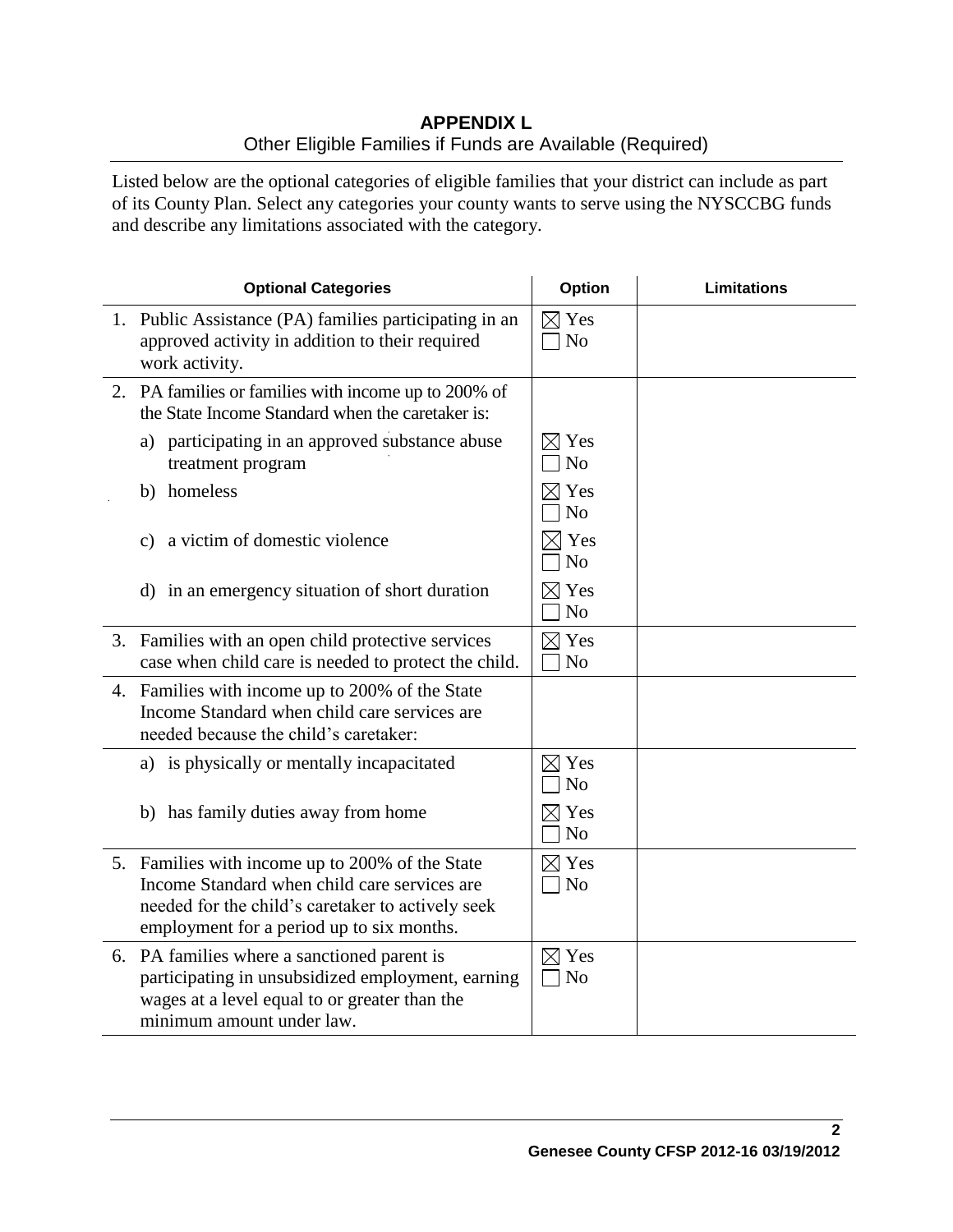|          | 7. Families with income up to 200% of the State<br>Income Standard when child care services are<br>needed for the child's caretaker to participate in:                                                                                                                            |                                                     |  |
|----------|-----------------------------------------------------------------------------------------------------------------------------------------------------------------------------------------------------------------------------------------------------------------------------------|-----------------------------------------------------|--|
|          | a) a public or private educational facility<br>providing a standard high school curriculum<br>offered by or approved by the local school<br>district                                                                                                                              | $\boxtimes$ Yes<br>N <sub>o</sub><br>$\blacksquare$ |  |
|          | b) an education program that prepares an<br>individual to obtain a NYS High School<br>equivalency diploma                                                                                                                                                                         | $\boxtimes$ Yes<br>N <sub>o</sub>                   |  |
| c)       | a program providing basic remedial education<br>in the areas of reading, writing, mathematics,<br>and oral communications for individuals<br>functioning below the ninth month of the<br>eighth grade level                                                                       | $\boxtimes$ Yes<br>$\neg$ No                        |  |
| d)       | a program providing literacy training designed<br>to help individuals improve their ability to read<br>and write                                                                                                                                                                  | $\boxtimes$ Yes<br>N <sub>o</sub><br>$\blacksquare$ |  |
| e)       | English as a second language (ESL) instructional<br>program designed to develop skills in listening,<br>speaking, reading, and writing the English<br>language for individuals whose primary language<br>is other than English                                                    | $\boxtimes$ Yes<br>N <sub>o</sub><br>$\Box$         |  |
| f)       | a two-year full-time degree granting program<br>at a community college, a two-year college, or<br>an undergraduate college with a specific<br>vocational goal leading to an associate degree<br>or certificate of completion                                                      | Yes<br>$\boxtimes$ No                               |  |
| g)       | a training program, which has a specific<br>occupational goal and is conducted by an<br>institution other than a college or university<br>that is licensed or approved by the State<br><b>Education Department</b>                                                                | Yes<br>$\boxtimes$ No                               |  |
|          | h) a prevocational skill training program such as a<br>basic education and literacy training program                                                                                                                                                                              | Yes<br>$\boxtimes$ No                               |  |
| $\rm i)$ | a demonstration project designed for<br>vocational training or other project approved<br>by the Department of Labor<br>Note: The parent/caretaker must complete the selected<br>programs listed under number seven within 30<br>consecutive calendar months. The parent/caretaker | Yes<br>$\boxtimes$ No                               |  |
|          | cannot enroll in more than one program.                                                                                                                                                                                                                                           |                                                     |  |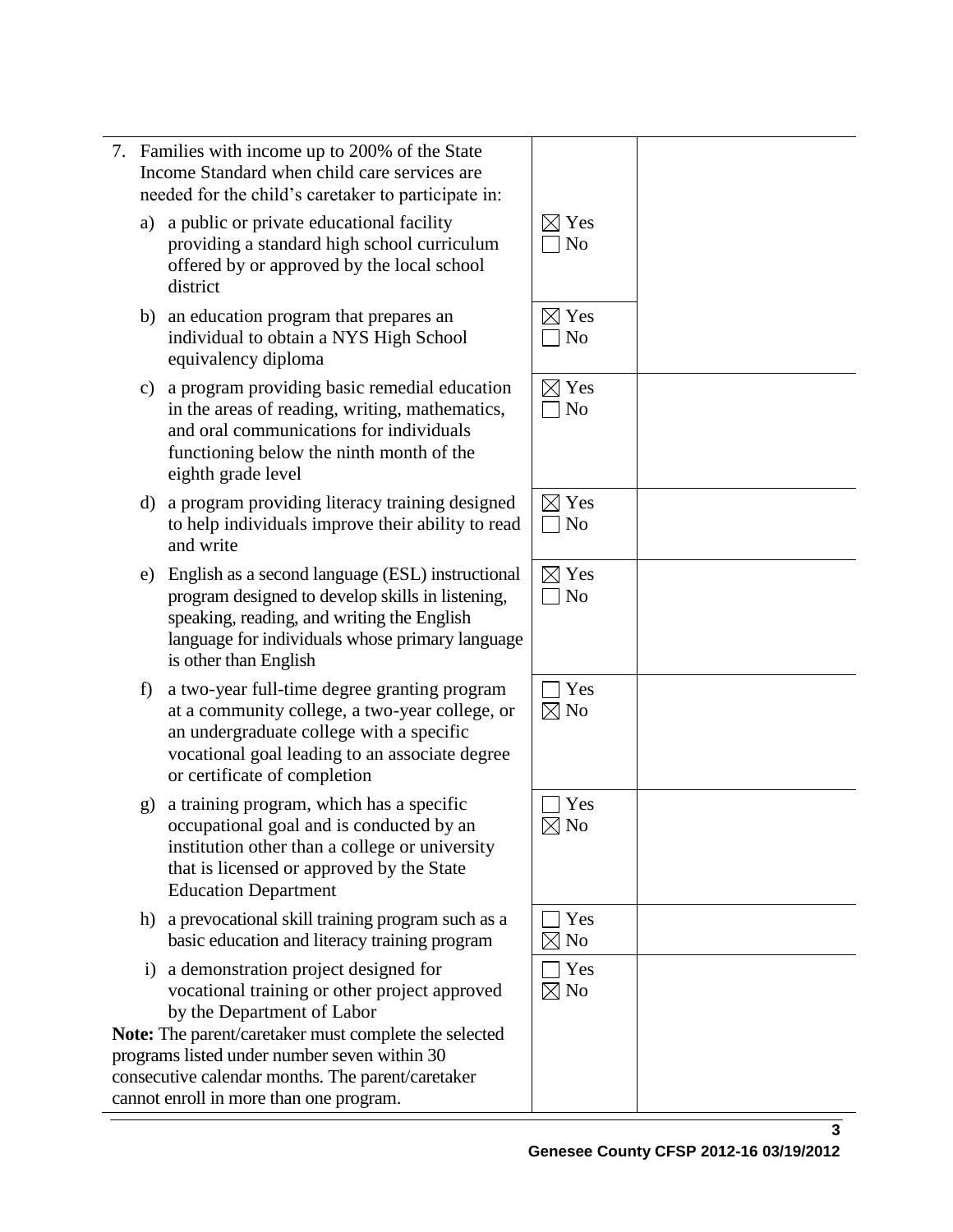| 8. PA recipients and low-income families with<br>incomes up to 200% of the State Income Standard<br>who are satisfactorily participating in a two-year<br>program other than one with a specific vocational<br>sequence (leading to an associate's degree or<br>certificate of completion and that is reasonably<br>expected to lead to an improvement in the<br>parent/caretaker's earning capacity) as long as the<br>parent(s) or caretaker is also working at least $17\frac{1}{2}$<br>hours per week. The parent/caretaker must<br>demonstrate his or her ability to successfully<br>complete the course of study.            | Yes<br>$\boxtimes$ No |  |
|------------------------------------------------------------------------------------------------------------------------------------------------------------------------------------------------------------------------------------------------------------------------------------------------------------------------------------------------------------------------------------------------------------------------------------------------------------------------------------------------------------------------------------------------------------------------------------------------------------------------------------|-----------------------|--|
| 9. PA recipients and low-income families with<br>incomes up to 200% of the State Income Standard<br>who are satisfactorily participating in a two-year<br>college or university program (other than one with<br>a specific vocational sequence) leading to an<br>associate's degree or a certificate of completion<br>that is reasonably expected to lead to an<br>improvement in the parent/caretaker's earning<br>capacity as long as the parent(s) or caretaker is<br>also working at least 17½ hours per week. The<br>parent/caretaker must demonstrate his or her<br>ability to successfully complete the course of<br>study. | Yes<br>$\boxtimes$ No |  |
| 10. PA recipients and low-income families with<br>incomes up to 200% of the State Income Standard<br>who are satisfactorily participating in a four-year<br>college or university program leading to a<br>bachelor's degree and that is reasonably expected<br>to lead to an improvement in the parent/caretaker's<br>earning capacity as long as the parent(s) or<br>caretaker is also working at least 17½ hours per<br>week. The parent/caretaker must demonstrate his<br>or her ability to successfully complete the course<br>of study.                                                                                       | Yes<br>$\boxtimes$ No |  |
| 11. Families with incomes up to the 200% of the State<br>Income Standard when child care services are<br>needed for the child's caretaker to participate in a<br>program to train workers in an employment field<br>that currently is or is likely to be in demand in the<br>future, if the caretaker documents that he or she is<br>a dislocated worker and is currently registered in<br>such a program, provided that child care services<br>are only used for the portion of the day the                                                                                                                                       | Yes<br>$\boxtimes$ No |  |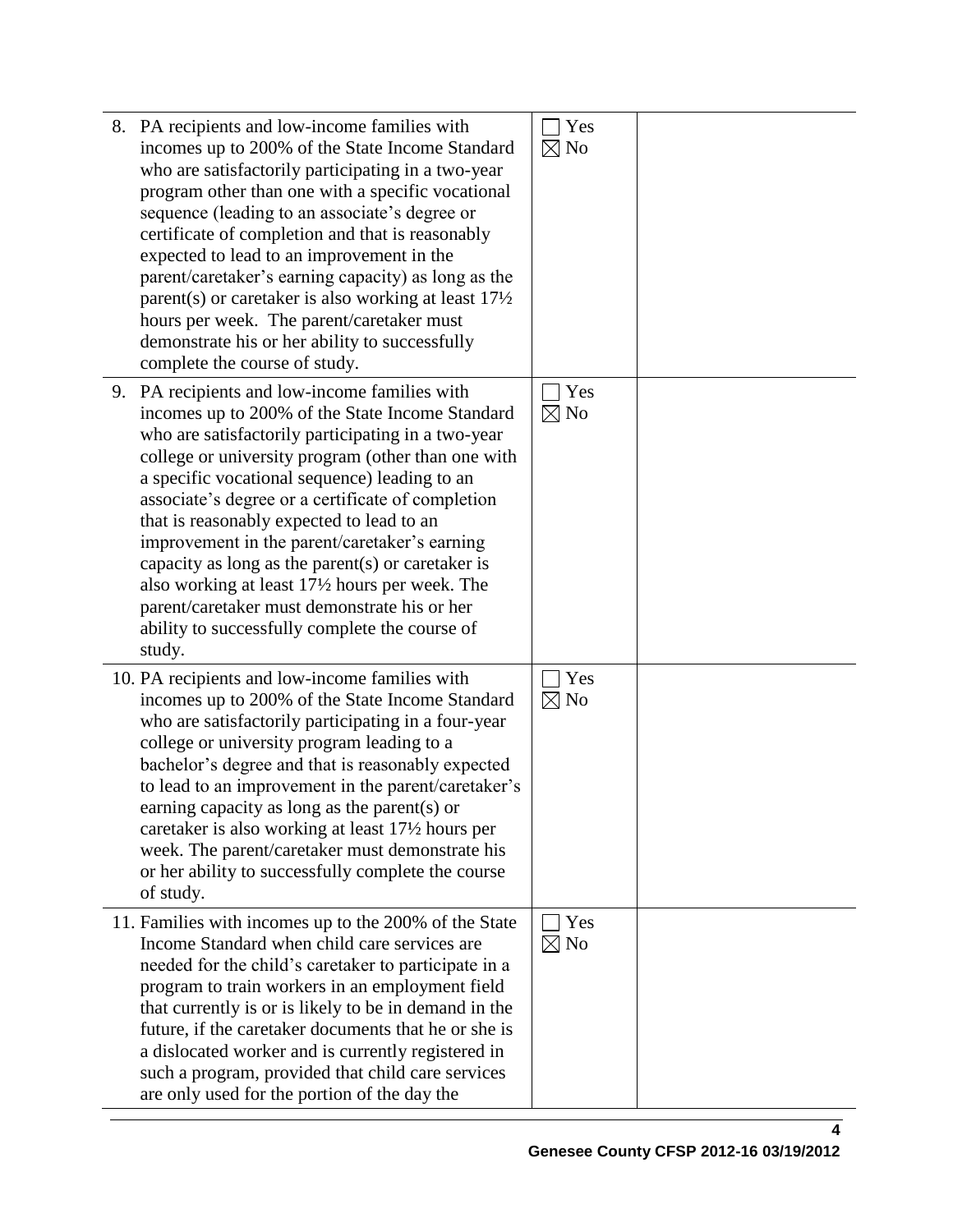| caretaker is able to document is directly related to |  |
|------------------------------------------------------|--|
| the caretaker engaging in such a program.            |  |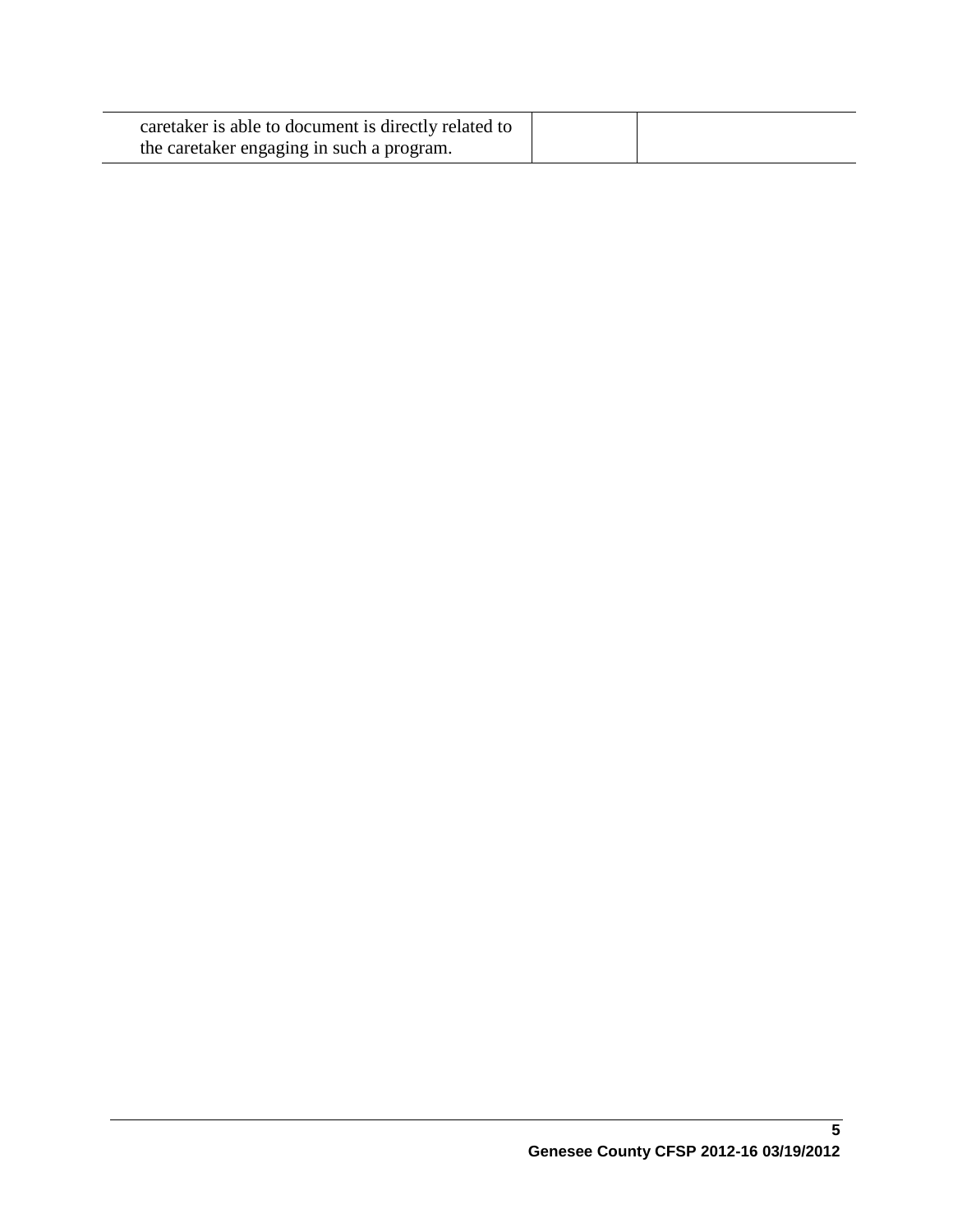# **APPENDIX M**

Reasonable Distance, Very Low Income, Family Share, Case Closing and Openings, Recertification Period, Fraud and Abuse Control Activities (Required)

### **Reasonable Distance**

Define "reasonable distance" based on community standards for determining accessible child care.

The following defines "reasonable distance": "Within one hour travel from home or worksite" A. person traveling in their own car. Genesee County DSS considered the geographic make-up of the County and logistics of local travel. It is reasonable to expect any resident to commute from any Point A to Point B in Genesee County, by car, within one hour (60 minutes - given reasonable travel conditions)

 Describe any steps/consultations made to arrive at your definition: Reasonable distance was discussed at the Public Hearing on September 15, 2011. The matter was also discussed with OTDA staff, employment staff, day care providers and the Genesee County Job Development Bureau

### **Very Low Income**

Define "very low income" as it is used in determining priorities for child care benefits.

**"**Very Low Income" is defined as 200% of the State Income Standard.

## **Family Share**

"Family share" is the weekly amount paid towards the costs of the child care services by the child's parent or caretaker. In establishing family share, your district must select a percentage from 10% to 35% to use in calculating the family share. The weekly family share of child care costs is calculated by applying the family share percentage against the amount of the family's annual gross income that is in excess of the State Income Standard divided by 52.

Family Share Percentage selected by the county 35%.

**Note:** The percentage selected here must match the percentage selected in Title XX Program Matrix in WMS.

## **Case Closings**

The district must describe below how priority is given to federally mandated priorities and describe local priorities. If all NYSCCBG funds are committed, the district will discontinue funding to those families that have lower priorities in order to serve families with higher priorities. Describe below how districts will select cases to be closed in the event that there are insufficient or no funds available.

- **1.** Identification of local priorities in addition to the required federal priorities (select one).
	- $\Box$ The district has identified local priorities in addition to the required federal priorities (Complete Section 2)
	- $\boxtimes$ The district has not identified local priorities in addition to the required federal priorities (Complete Section 3).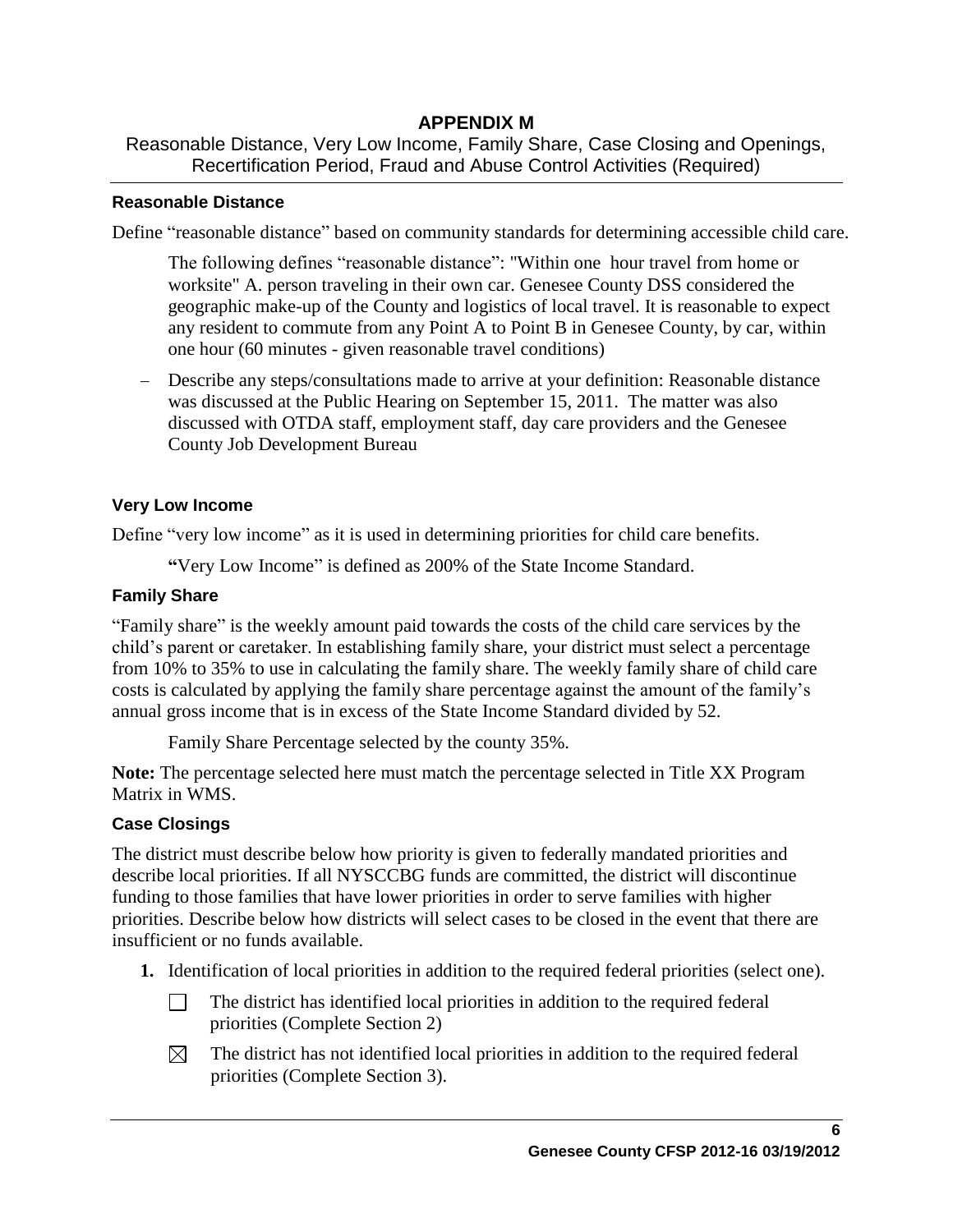- **2.** Describe how priority is given to federally mandated priorities and describe local priorities. If all NYSCCBG funds are committed, the district will discontinue funding to those families that have lower priorities in order to serve families with higher priorities. Describe in the space below how the district will select cases to be closed in the event that there are insufficient or no funds available.
	- **a.** The district will select cases to be closed based ONLY on income.
		- $\Box$  No.
		- $\Box$  Yes. Check 1 or 2 below.
			- 1)  $\Box$  The district will close cases from the highest income to lowest income.
			- $2)$  The district will close cases based on income bands. Describe the income bands, beginning at 200% of the State Income Standard and ending at 100% of the State Income Standard:
	- **b.** The district will select cases to be closed based ONLY on categories of families.
		- $\Box$  No.

| $\Box$ Yes. List the categories in the order that they will be closed, including the |
|--------------------------------------------------------------------------------------|
| optional categories selected in Appendix L:                                          |

- **c.** The district will select cases to be closed based on a combination of income and family category.
	- $\Box$  No.
	- $\Box$  Yes. List the categories and income groupings in the order that they will be closed:
- **d.** The district will select cases to be closed on a basis other than the options listed above.
	- $\Box$  No.
	- $\Box$  Yes. Describe how the district will select cases to be closed in the event that there are insufficient funds to maintain the district's current case load:
- **e.** The last cases to be closed will be those that fall under federal priorities. Identify how your district will prioritize federal priorities. Cases that are ranked 1 will be closed last.

| Very low income $\Box$ Rank 1 $\Box$ Rank 2                               |  |  |  |
|---------------------------------------------------------------------------|--|--|--|
| Families that have a child with special needs $\Box$ Rank 1 $\Box$ Rank 2 |  |  |  |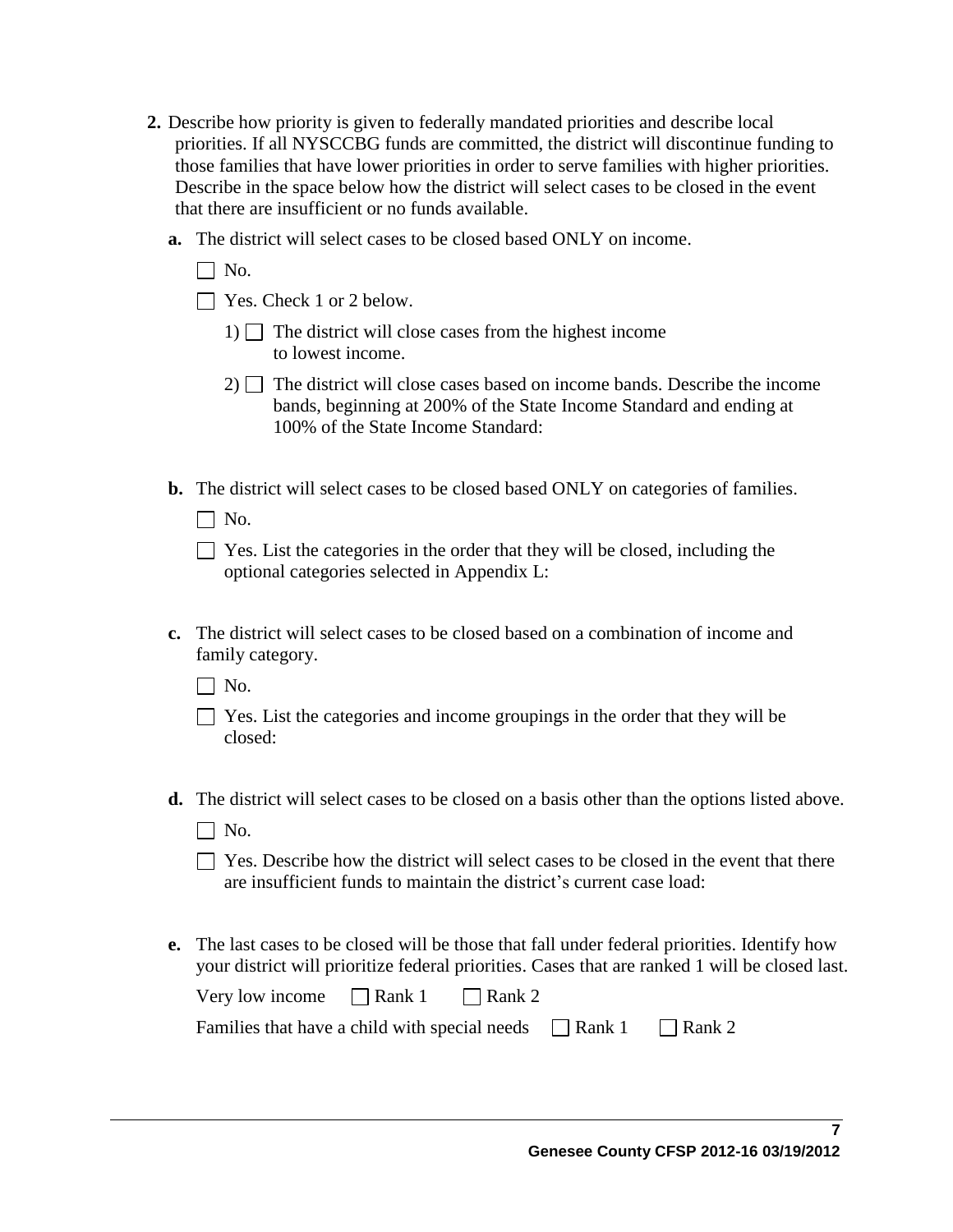- **3.** If all NYSCCBG funds are committed, case closings for families that are not eligible under a child care guarantee and are not a federally mandated priority must be based on the length of time in receipt of services. The length of time used to close cases may be based either on the shortest or longest time the family has received child care services, but must be consistent for all families.
	- **a.** Identify how the district will prioritize federal priorities. Cases that are ranked 1 will be closed last.

| Very low income $\boxtimes$ Rank 1 $\Box$ Rank 2            |  |                                                                                          |
|-------------------------------------------------------------|--|------------------------------------------------------------------------------------------|
| Families that have a child with special needs $\Box$ Rank 1 |  | $\boxtimes$ Rank 2                                                                       |
|                                                             |  | The district will close cases based on the federal priorities and the amount of time the |
| family has been receiving child care services.              |  |                                                                                          |

 $\Box$  Shortest time receiving child care services

- $\boxtimes$  Longest time receiving child care services
- **4.** The district will establish a waiting list for families whose cases were closed because our county did not have sufficient funds to maintain our current caseload.
	- $\boxtimes$  No.
	- Yes. Describe how these cases will be selected to be reopened if funds become available:

## **Case Openings**

Describe below how priority is given to federally mandated priorities and how the district will select cases to be opened in the event that insufficient funds are available.

**1.** The first cases to be opened will be those that fall under the federal priorities.

Identify how your district will prioritize federal priorities. Cases that are ranked 1 will be opened first.

Very low income  $\boxtimes$  Rank 1 Rank 2

Families that have a child with special needs  $\Box$  Rank 1  $\Box$  Rank 2

- **2.** The district will select cases to be opened based ONLY on income.
	- $\Box$  No.
	- $\boxtimes$  Yes. Check 1 or 2 below.
		- 1)  $\boxtimes$  The district will open cases from the lowest income to highest income.
		- $2)$  The district will open cases based on income bands. Describe the income bands, beginning at 200% of the State Income Standard and ending at 100% of the State Income Standard:
- **3.** The district will select cases to be opened based ONLY on category.
	- $\boxtimes$  No.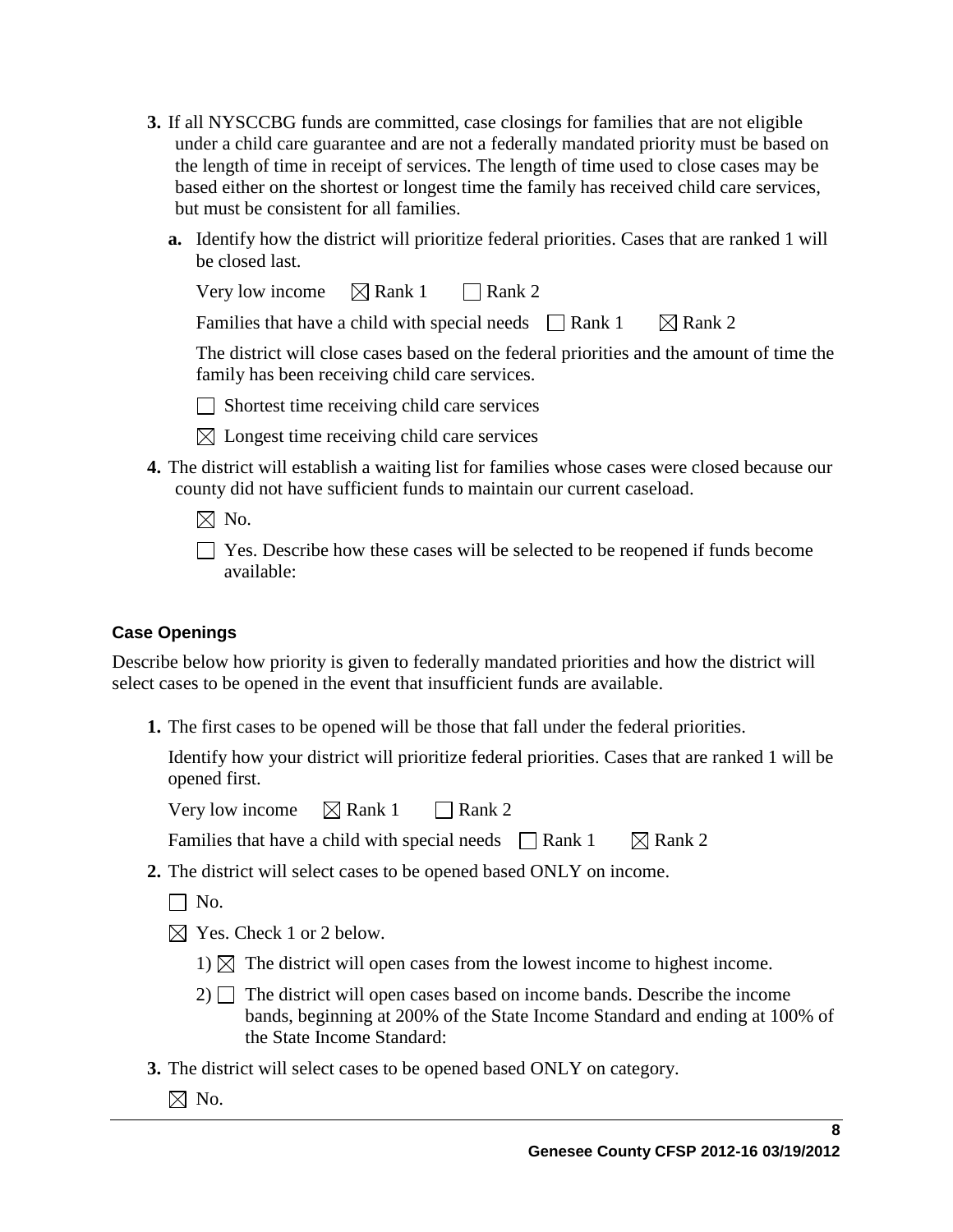$\Box$  Yes. List the categories in the order that they will be opened, including the optional categories selected in Appendix L:

**4.** The district will select cases to be opened based on a combination of income and category of family.

 $\boxtimes$  No.

- $\Box$  Yes. List the categories and income groupings in the order that they will be opened:
- **5.** The district selects cases to be opened on a basis other than the options listed above.

 $\boxtimes$  No.

- $\Box$  Yes. Describe how the district will select cases to be opened in the event that there are not sufficient funds to open all eligible families:
- **6.** The district will establish a waiting list when there are not sufficient funds to open all eligible cases.

 $\Box$  No.

 $\boxtimes$  Yes. Describe how these cases will be selected to be opened when funds become available:

From a waiting list, from those who have been on the list the longest will be opened first, as long as they are still eligible.

The district's recertification period is every  $\boxtimes$  six months  $\Box$  twelve months

# **Fraud and Abuse Control Activities**

**Describe below the criteria the district will use to determine which child care subsidy applications suggest a higher than acceptable risk for fraudulent or erroneous child care subsidy payment in addition to procedures for referring such applications to the district's front-end detection system.**

Documents or information provided are inconsistent with application, such as a different name used for signature. Prior history of denial, case closing, or overpayments resulting from an investigation. Application inconsistent with prior case. No absent parent information or information is inconsistent with application.

## **Describe the sampling methodology used to determine which cases will require verification of an applicant's or recipient's continued need for child care, including, as applicable, verification of participation in employment, education, or other required activities.**

Non-TA daycare will be reviewed by a random sampling on a monthly basis. 10% of the non-TA care caseload will be reviewed yearly. This averages to approximately 3 cases/month and the review will include the 3 previous months billing. The random sample will be obtained by using the monthly reports received by the Accounting Department.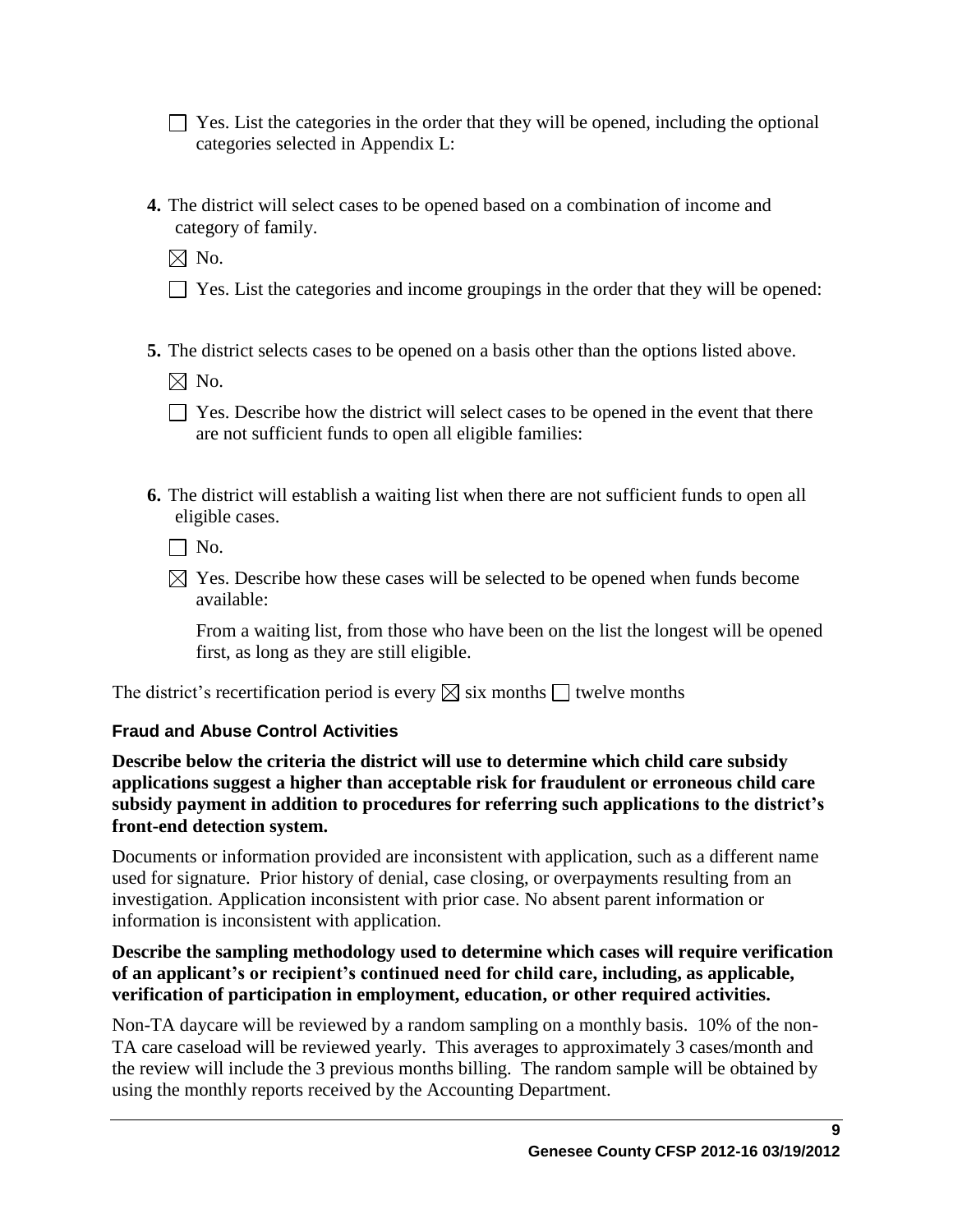**Describe the sampling methodology used to determine which providers of subsidized child care services will be reviewed for the purpose of comparing the child care provider's attendance forms for children receiving subsidized child care services with any Child and Adult Care Food Program inspection forms to verify that child care was actually provided on the days listed on the attendance forms.** 

Child Care providers of subsidized services that participate in the CACFP will be reviewed by random sampling. 10% of these providers will be reviewed on a yearly basis. The review will encompass the two previous months billing. The sampling will be obtained by random selection of one provider from the list.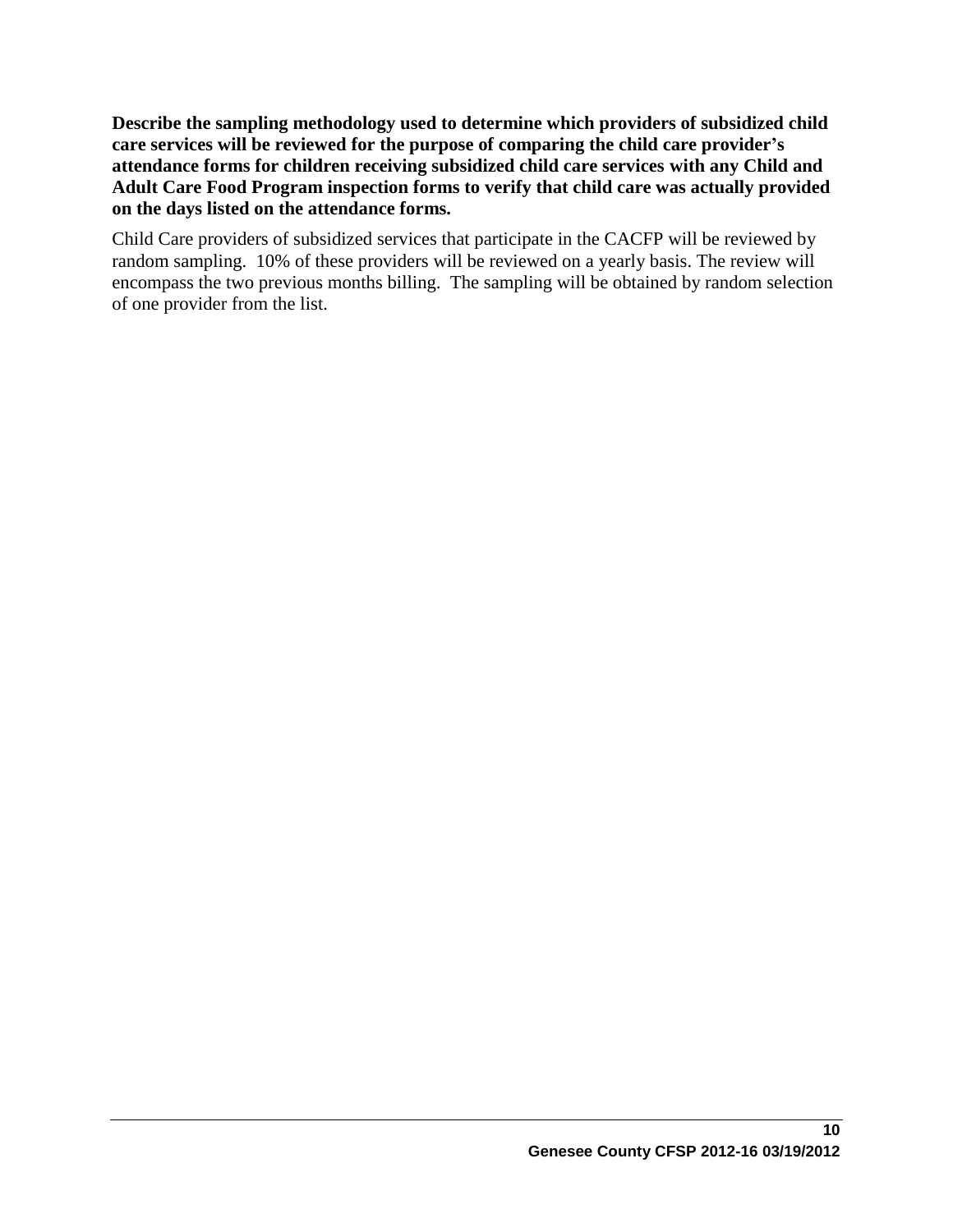# **APPENDIX N** District Options (Required)

Districts have some flexibility to administer their child care subsidy programs to meet local needs. Check which options that your district wishes to include in your county plan. Complete the attached appendices for any area(s) checked.

- **1.**  $\Box$  The district has chosen to establish funding set-asides for NYSCCBG (complete Appendix O).
- **2.**  $\boxtimes$  The district is using Title XX funds for the provision of child care services (complete Appendix P).
- **3.** The district has chosen to establish additional local standards for child care providers (complete Appendix Q).
- **4.**  $\boxtimes$  The district has chosen to make payments to child care providers for absences (complete Appendix R).
- **5.** The district has chosen to make payments to child care providers for program closures (complete Appendix S).
- **6.**  $\Box$  The district has chosen to pay for transportation to and from a child care provider (complete Appendix T).
- **7.**  $\Box$  The district has chosen to pay up to 15% higher than the applicable market rates for regulated child care services that have been accredited by a nationally recognized child care organization (complete Appendix T).
- **8.**  $\Box$  The district has chosen to pay up to 15% higher than the applicable market rates for non-traditional hours (complete Appendix T).
- **9.** The district has chosen to pay up to 75% of the enhanced market rate for legallyexempt family and in-home child care providers who have completed 10 hours of training, which has been verified by the Legally-Exempt Caregiver Enrollment Agency (complete Appendix T).
- **10.** The district has chosen to pay for child care services while a caretaker who works the second or third shift sleeps (complete Appendix T).
- **11.**  $\Box$  The district has chosen to make payments to child care providers who provide child care services, which exceed 24 consecutive hours (complete Appendix T).
- **12.**  $\boxtimes$  The district has chosen to include 18-, 19- or 20-year-olds in the Child Care Services Unit (complete Appendix U)
- 13. The district is seeking a waiver from one or more regulatory provisions. Such waivers are limited to those regulatory standards that are not specifically included in law (complete Appendix U).
- **14.**  $\boxtimes$  The district has chosen to pay for breaks in activity for low income families (non public assistance families). Complete Appendix U.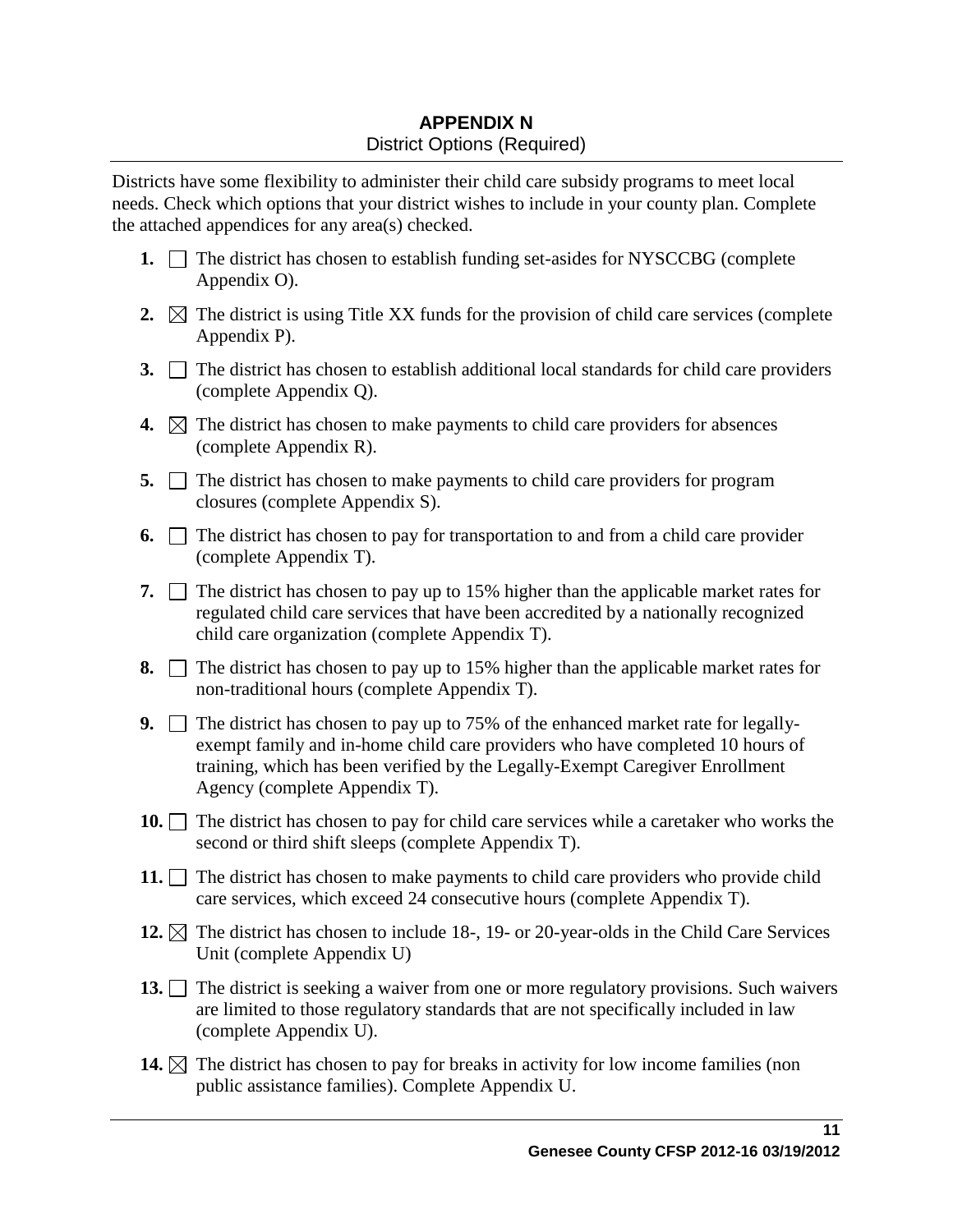15.  $\boxtimes$  The district has chosen to use local equivalent forms such as, but not limited to, child care application, client notification, and/or enrollment forms (attach copies of the local equivalent forms your district uses).

*Any previous approvals for local equivalent forms will not be carried forward into this county plan. Therefore, any local equivalent forms a district wishes to establish or renew must be included in this plan and will be subject to review and approval by OCFS.*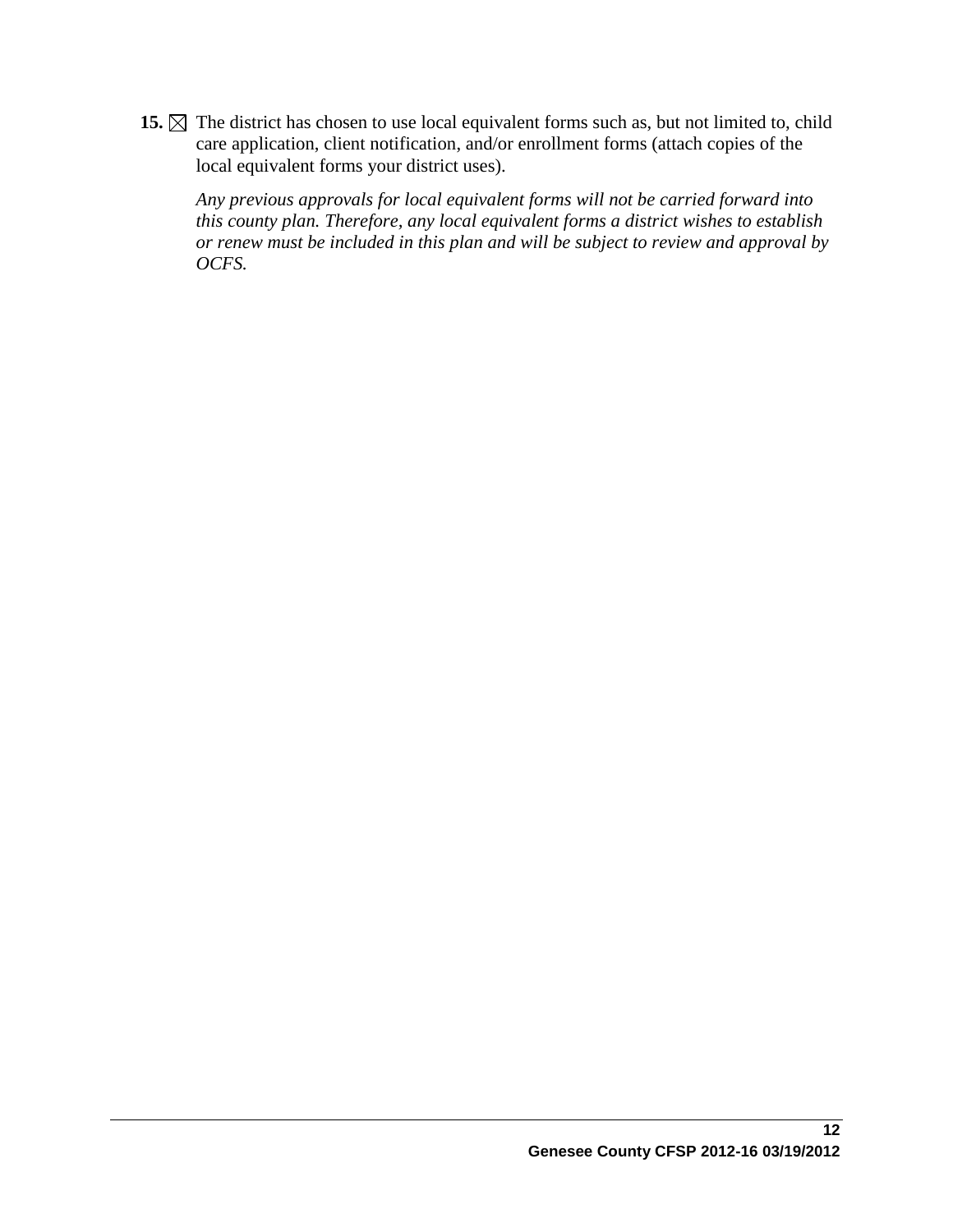## **APPENDIX O** Funding Set-Asides (Optional)

### **Total NYSCCBG Block Grant Amount, Including Local Funds**

| <b>Total Set-Asides</b> |  |
|-------------------------|--|
| Category:               |  |
| Category:               |  |
| Category:               |  |
| Category:               |  |
| Category:               |  |
| Category:               |  |
| Category:               |  |
|                         |  |

Describe for each category the rationale behind specific set-aside amounts from the NYSCCBG (e.g., estimated number of children).

Category:

Description:

Category:

Description:

Category:

Description:

Category:

Description:

The following amounts are set aside for specific priorities from the Title XX block grant:

| Category: |  |
|-----------|--|
| Category: |  |
| Category: |  |

Describe for each category the rationale behind specific amounts set aside from of the Title XX block grant (e.g., estimated number of children).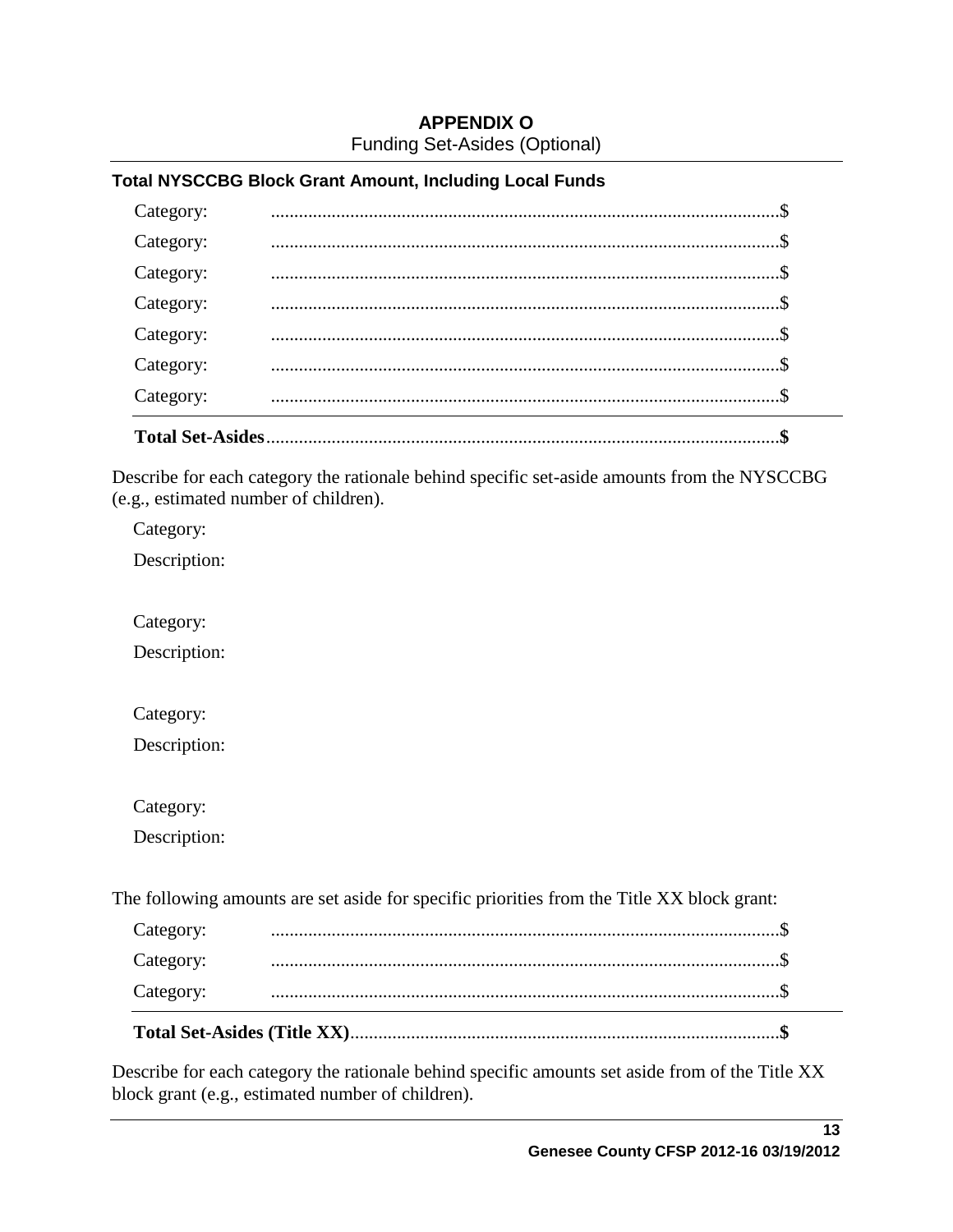Category:

Description:

Category:

Description:

Category:

Description:

Category:

Description: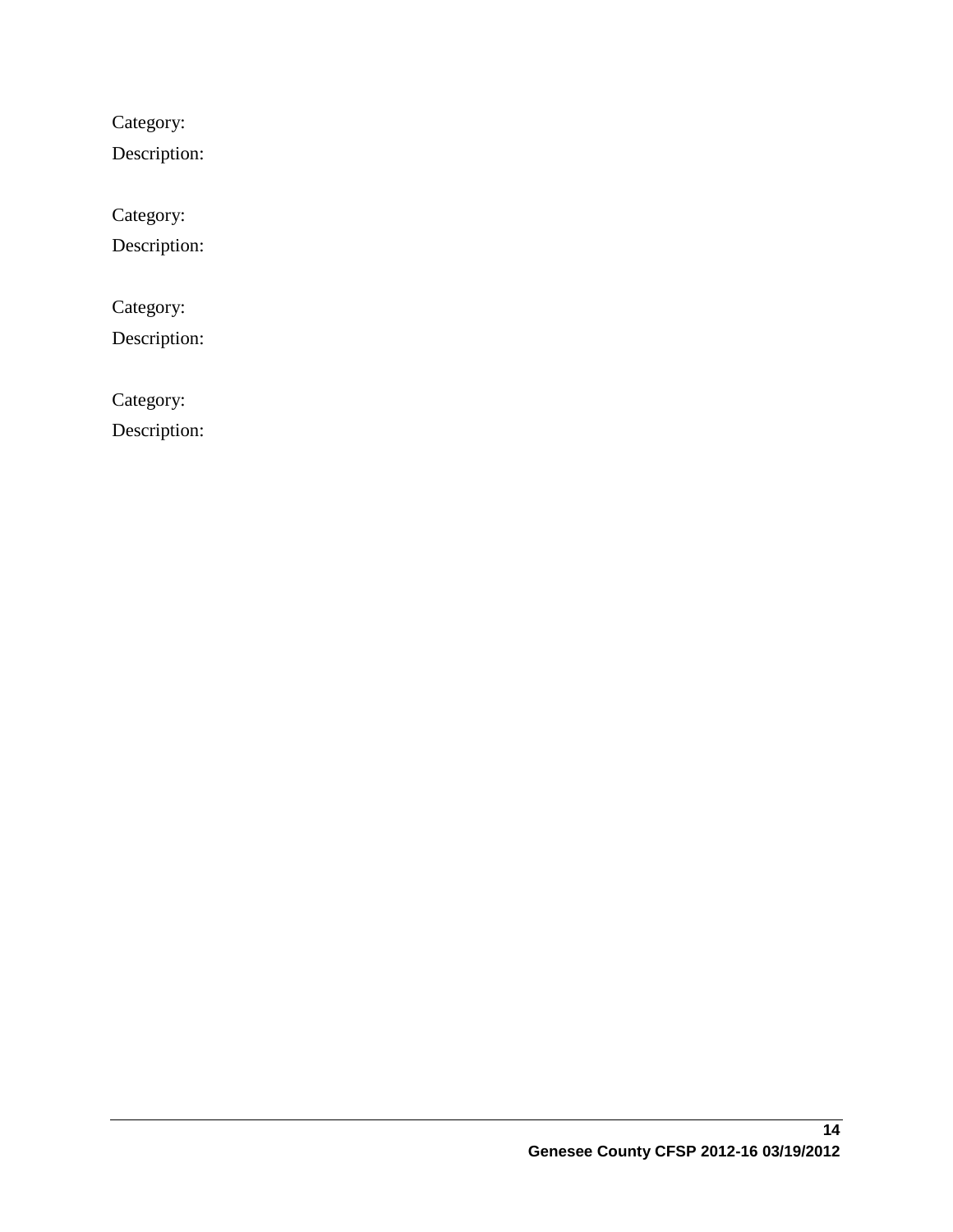# **APPENDIX P** Title XX Child Care (Optional)

| Enter projected total Title XX expenditures for the plan's duration: \$ 0.00                                                                                                                                                                                                                                                                                                                                                                                                                   |  |  |
|------------------------------------------------------------------------------------------------------------------------------------------------------------------------------------------------------------------------------------------------------------------------------------------------------------------------------------------------------------------------------------------------------------------------------------------------------------------------------------------------|--|--|
| Indicate the financial eligibility limits (percentage of State Income Standard) your district will<br>apply based on family size. Maximum reimbursable limits are 275% for a family of one or two,<br>255% for a family of three, and 225% for a family of four or more. Districts that are utilizing<br>Title XX funds only for child protective and/or preventive child care services must not enter<br>financial eligibility limits as these services are offered without regard to income. |  |  |
| Family Size: (2)<br>$\%$<br>(3)<br>$\%$<br>(4)<br>$\%$                                                                                                                                                                                                                                                                                                                                                                                                                                         |  |  |
| Programmatic Eligibility for Income Eligible Families (Check all that apply.)                                                                                                                                                                                                                                                                                                                                                                                                                  |  |  |
| Title XX:<br>employment<br>education/training<br>$\Box$                                                                                                                                                                                                                                                                                                                                                                                                                                        |  |  |
| illness/incapacity<br>seeking employment<br>$\mathbf{L}$                                                                                                                                                                                                                                                                                                                                                                                                                                       |  |  |
| homelessness<br>domestic violence                                                                                                                                                                                                                                                                                                                                                                                                                                                              |  |  |
| emergency situation of short duration                                                                                                                                                                                                                                                                                                                                                                                                                                                          |  |  |
| participating in an approved substance abuse treatment program                                                                                                                                                                                                                                                                                                                                                                                                                                 |  |  |
| Does the district apply any limitations to the programmatic eligibility criteria?                                                                                                                                                                                                                                                                                                                                                                                                              |  |  |
| $\Box$ Yes<br>$\Box$ No                                                                                                                                                                                                                                                                                                                                                                                                                                                                        |  |  |
| (See Technical Assistance #1 for information on limiting eligibility.)                                                                                                                                                                                                                                                                                                                                                                                                                         |  |  |
| If yes, describe eligibility criteria:                                                                                                                                                                                                                                                                                                                                                                                                                                                         |  |  |
| Does the district prioritize certain eligible families for Title XX funding?                                                                                                                                                                                                                                                                                                                                                                                                                   |  |  |
| $\exists$ Yes<br>$\Box$ No                                                                                                                                                                                                                                                                                                                                                                                                                                                                     |  |  |
| If yes, describe which families will receive priority:                                                                                                                                                                                                                                                                                                                                                                                                                                         |  |  |
| Does the district use Title XX funds for child care for open child protective services cases?                                                                                                                                                                                                                                                                                                                                                                                                  |  |  |
| $\boxtimes$ Yes<br>$\neg$ No                                                                                                                                                                                                                                                                                                                                                                                                                                                                   |  |  |
| Does the district use Title XX funds for child care for open child preventive services cases?                                                                                                                                                                                                                                                                                                                                                                                                  |  |  |
| $\boxtimes$ Yes<br>] No                                                                                                                                                                                                                                                                                                                                                                                                                                                                        |  |  |
|                                                                                                                                                                                                                                                                                                                                                                                                                                                                                                |  |  |
|                                                                                                                                                                                                                                                                                                                                                                                                                                                                                                |  |  |
|                                                                                                                                                                                                                                                                                                                                                                                                                                                                                                |  |  |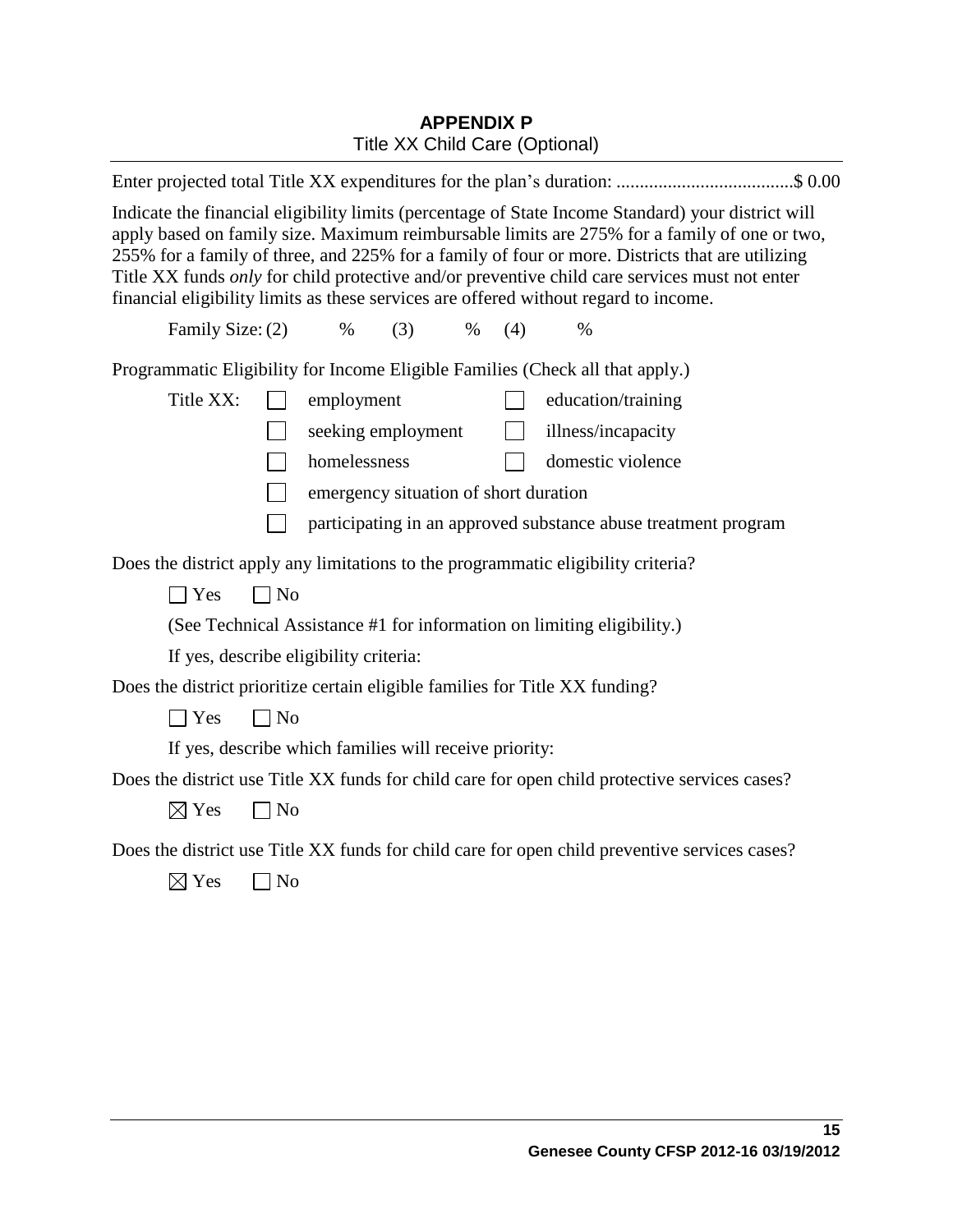The district may propose local standards in addition to the State standards for legally-exempt providers who will receive child care subsidies. This appendix must be completed for **each** additional standard that the district wishes to implement.

| 1. Check or describe in the space provided below the additional local standards that will be |
|----------------------------------------------------------------------------------------------|
| required of child care providers/programs.                                                   |

| $\Box$ Verification that the provider has given the parent/caretaker complete and accurate |
|--------------------------------------------------------------------------------------------|
| information regarding any report of child abuse or maltreatment in which they are          |
| named as an indicated subject                                                              |

 $\Box$  Local criminal background check

 $\Box$  Requirement that providers that care for subsidized children for 30 or more hours a week participate in the Child and Adult Food Care Program (CACFP)

 $\Box$  Site visits by the local district

□ Other (please describe):

**2.** Check below the type of child care program to which the additional standard will apply and indicate the roles of the persons to whom it will apply in cases where the standard is person-specific.

 $\Box$  Legally-exempt family child care program. Check all that apply.

| $\Box$ Provider | $\Box$ Provider's Employee | □ Provider's Volunteer |
|-----------------|----------------------------|------------------------|
|                 |                            |                        |

| $\Box$ Provider's household member age 18 or older |  |
|----------------------------------------------------|--|
|----------------------------------------------------|--|

□ Legally-exempt in-home child care program. Check all that apply.

□ Provider Provider's Employee Provider's Volunteer

| $\Box$ Legally-exempt group providers not operating under the auspices of another |
|-----------------------------------------------------------------------------------|
| government agency. Check all that apply.                                          |

□ Provider Provider's Employee Provider's Volunteer

| $\Box$ Legally-exempt group providers operating under the auspices of another government |  |
|------------------------------------------------------------------------------------------|--|
| or tribal agency. Check all that apply.                                                  |  |

□ Provider Provider's Employee Provider's Volunteer

- 
- **3.** Districts are responsible for implementation of the additional local standard unless they have a formal agreement or contract with another organization. Check the organization that will be responsible for the implementation of the additional local standard.

 $\Box$  Local social services staff

Provide the name of the unit and contact person: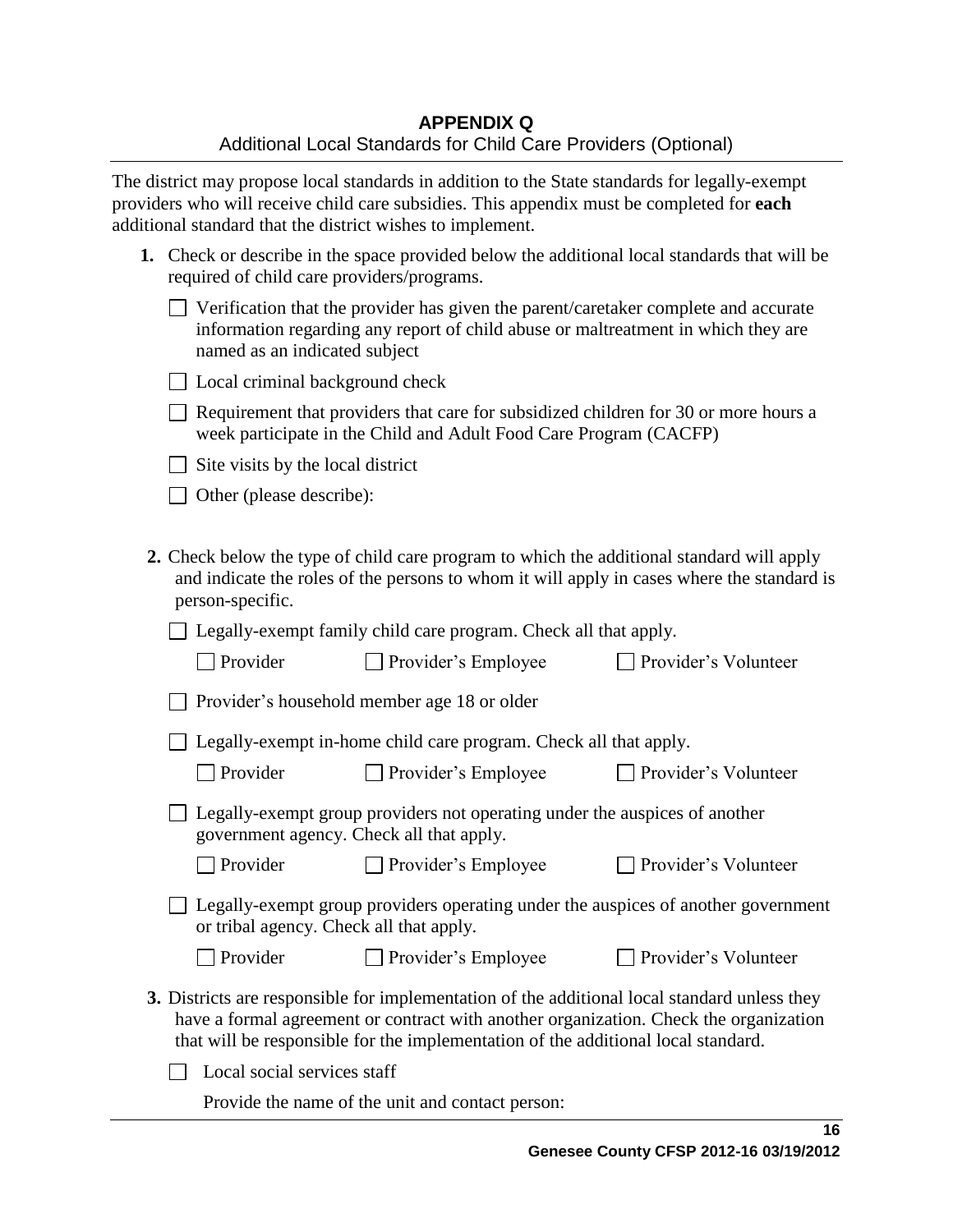Contracted agency

Provide the name of the agency and contact person:

**4.** Are there any costs associated with the additional standard?

 $\bigcap$  Yes  $\bigcap$  No

**Note:** Costs associated with the additional standard cannot be passed on to the provider.

- **5.** Describe the steps for evaluating whether the additional local standard has been met.
- **6.** Indicate how frequently reviews of the additional standard will be conducted. Check all that apply.

Legally-Exempt Programs:

providers.)

| $\Box$ Initial enrollment | During the 12-month enrollment period |
|---------------------------|---------------------------------------|
| $\Box$ Re-enrollment      | $\Box$ Other                          |

- **7.** In the space below, described the procedures the district will use to notify the Legally-Exempt Caregiver Enrollment Agency (EA) as to whether the legally-exempt provider is in compliance with the additional local standards. Districts must notify the EA within 25 days from the date they received the referral from the EA. (Districts need to describe this procedure only if the additional local standard is applied to legally-exempt child care
	- **8.** Describe the justification for the additional standard in the space below.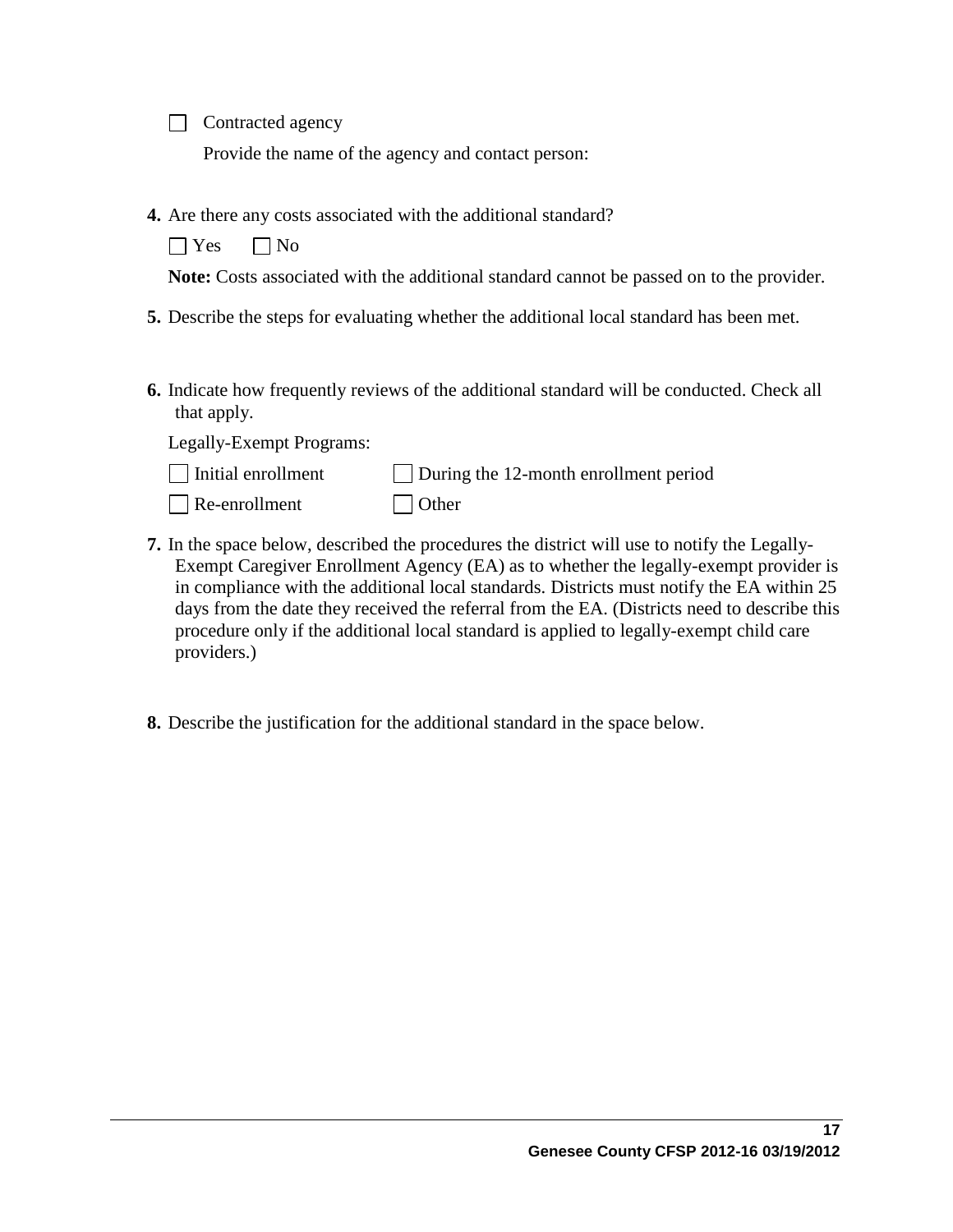| <b>APPENDIX R</b>                                       |
|---------------------------------------------------------|
| Payment to Child Care Providers for Absences (Optional) |

The following providers are eligible for payment for absences (check all that are eligible):

 $\boxtimes$  Day Care Center  $\Box$  Legally-Exempt Group

 $\boxtimes$  Group Family Day Care  $\boxtimes$  School Age Child Care

 $\boxtimes$  Family Day Care

Our county will only pay for absences to providers with which the district has a contract or letter of intent.

 $\boxtimes$  Yes  $\Box$  No

| Base period (check one) | $\boxtimes$ 3 months | $\Box$ 6 months |
|-------------------------|----------------------|-----------------|

Number of absences allowed during base period:

| <b>Period</b> | <b>Routine Limits</b><br>$#$ of days) | <b>Extenuating</b><br><b>Circumstances</b><br>$#$ of days) | <b>Total Number of</b><br><b>Absences Allowed</b><br>$#$ of days) |
|---------------|---------------------------------------|------------------------------------------------------------|-------------------------------------------------------------------|
| In a month    |                                       |                                                            |                                                                   |
| Base period   |                                       | N/A                                                        |                                                                   |

List reasons for absences for which the district will allow payment:

Child illness and/or parent illness

List any limitations on the above providers' eligibility for payment for absences:

Unwillingness to provide care for child.

**Note:** Legally-exempt family child care and in-home child care providers are **not** eligible to receive payment for absences.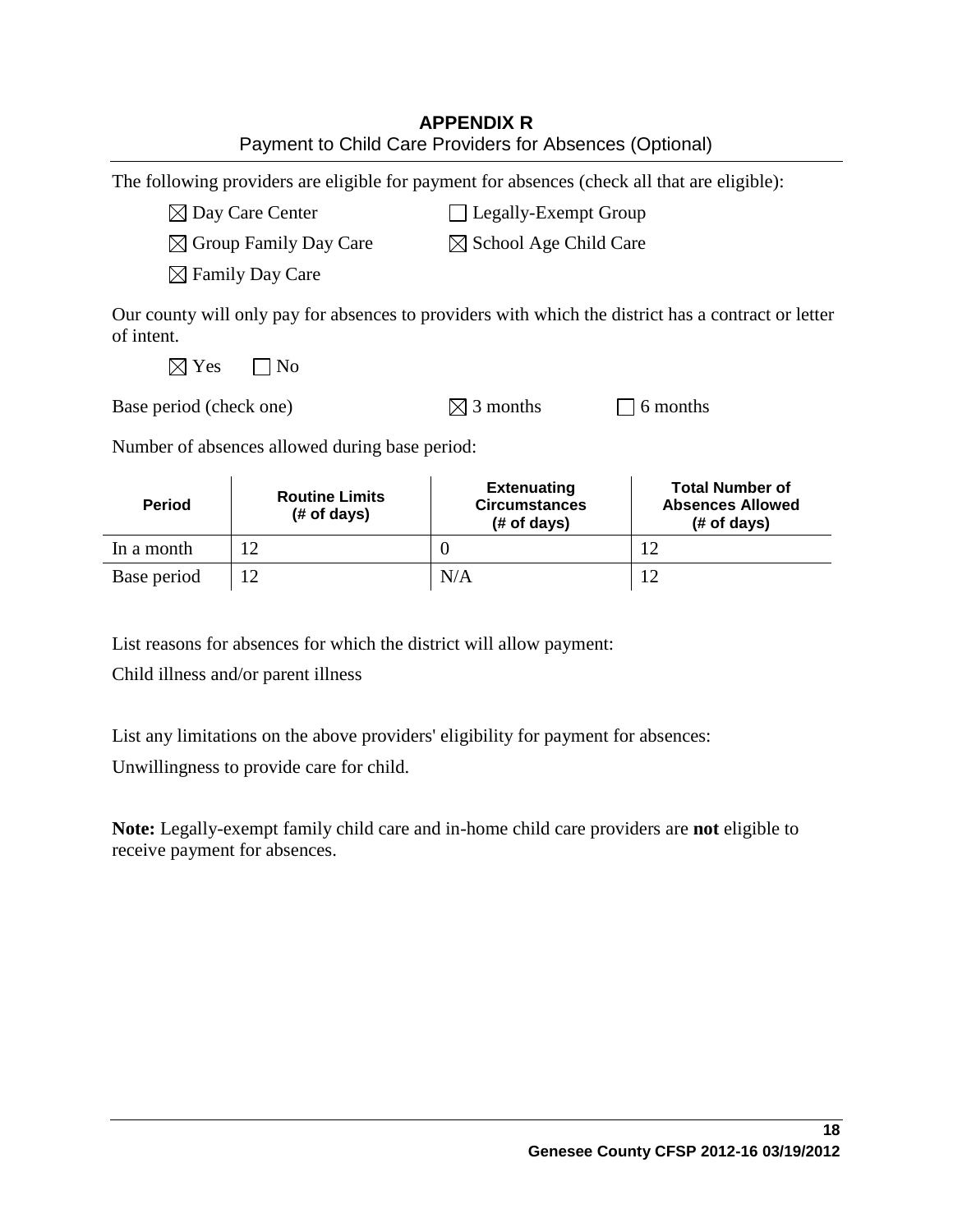| <b>APPENDIX S</b>                                               |
|-----------------------------------------------------------------|
| Payment to Child Care Providers for Program Closures (Optional) |

The following providers are eligible for payment for program closures:  $\Box$  Day Care Center  $\Box$  Legally-Exempt Group  $\Box$  Group Family Day Care  $\Box$  School Age Child Care **□ Family Day Care** The county will only pay for program closures to providers with which the district has a contract or letter of intent.  $\bigcap$  Yes  $\bigcap$  No

Enter the number of days allowed for program closures (maximum allowable time for program closures is five days).

List the allowable program closures for which the county will provide payment.

**Note:** Legally-exempt family child care and in-home child car providers are **not** allowed to be reimbursed for program closures.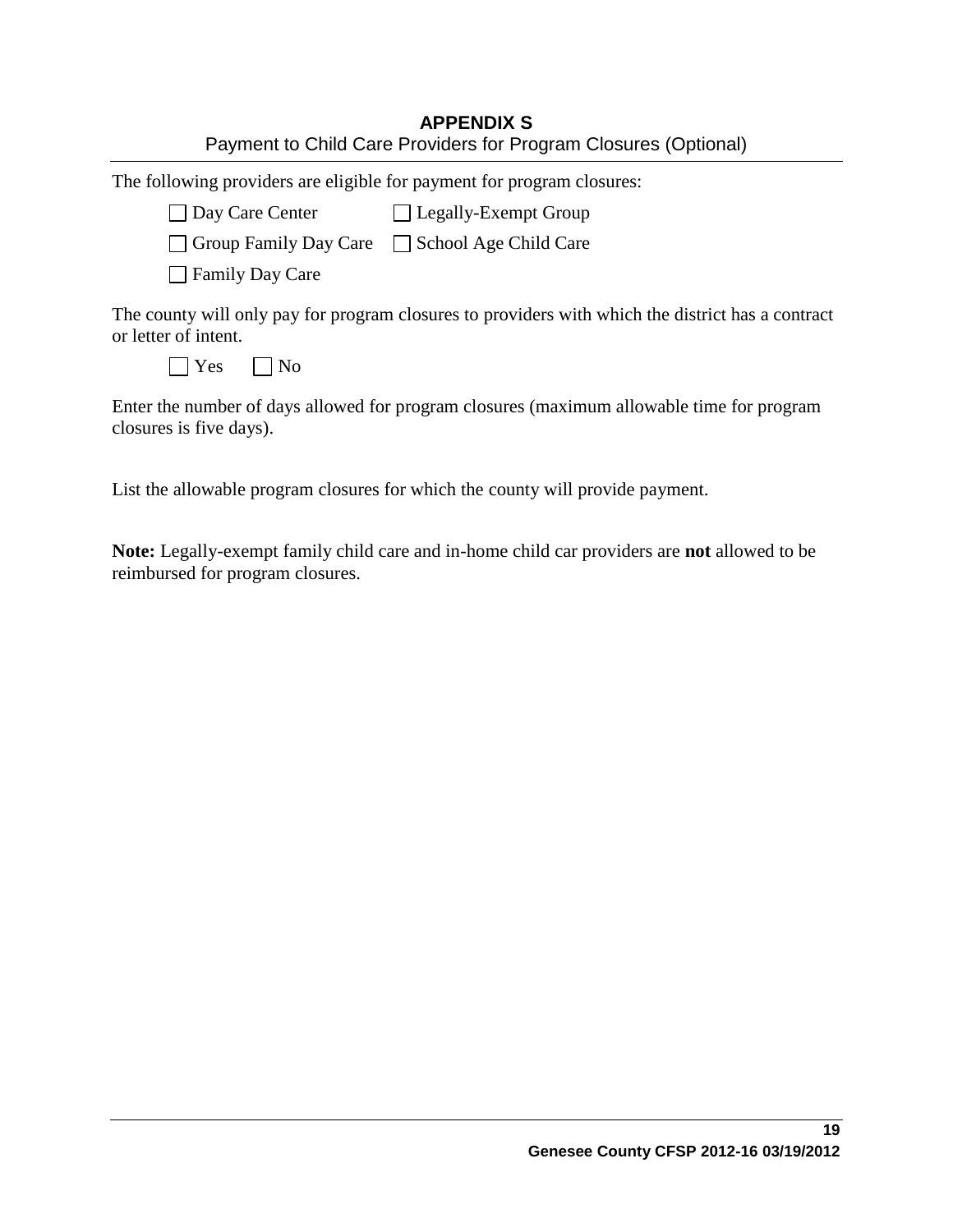## **APPENDIX T** Transportation, Differential Payment Rates, Enhanced Market Rate for Legally-Exempt and In-Home Providers, and Sleep (Optional)

## **Transportation**

Describe any circumstances and limitations your county will use to reimburse for transportation. Include what type of transportation will be reimbursed (public vs. private) and how much your county will pay (per mile or trip). Note that if the county is paying for transportation, the Program Matrix in WMS should reflect this choice.

## **Differential Payment Rates**

Indicate the percentage above the market rate your county has chosen.

- Accredited programs may receive a differential payment up to % above market rate.
- Care during non-traditional hours may be paid up to % above market rate.
- Limitations to the above differentials:

Payments may not exceed 15% above market rate. However, if your district wishes to establish a payment rate that is more than 15% above the applicable market rate, describe below why the 15% maximum is insufficient to provide access within the district to accredited programs and/or care provided during non-traditional hours.

## **Enhanced Market Rate for Legally-Exempt Family and In-Home Child Care Providers**

Indicate if the district is electing to establish a payment rate that is in excess of the enhanced market rate for legally-exempt family and in-home child care providers who have annually completed 10 or more hours of training and the training has been verified by the legally-exempt caregiver enrollment agency.

 $\Box$  No.

 $\Box$  Yes. Our market rate will not exceed 75% of the child care market rate established for registered family day care.

#### **Sleep**

The following describes the standards that will be used in evaluating whether or not to pay for child care services while a parent or caretaker that works a second or third shift sleeps, as wells as any limitations pertaining to payment:

Indicate the number of hours allowed by your district (maximum number of hours allowed is eight).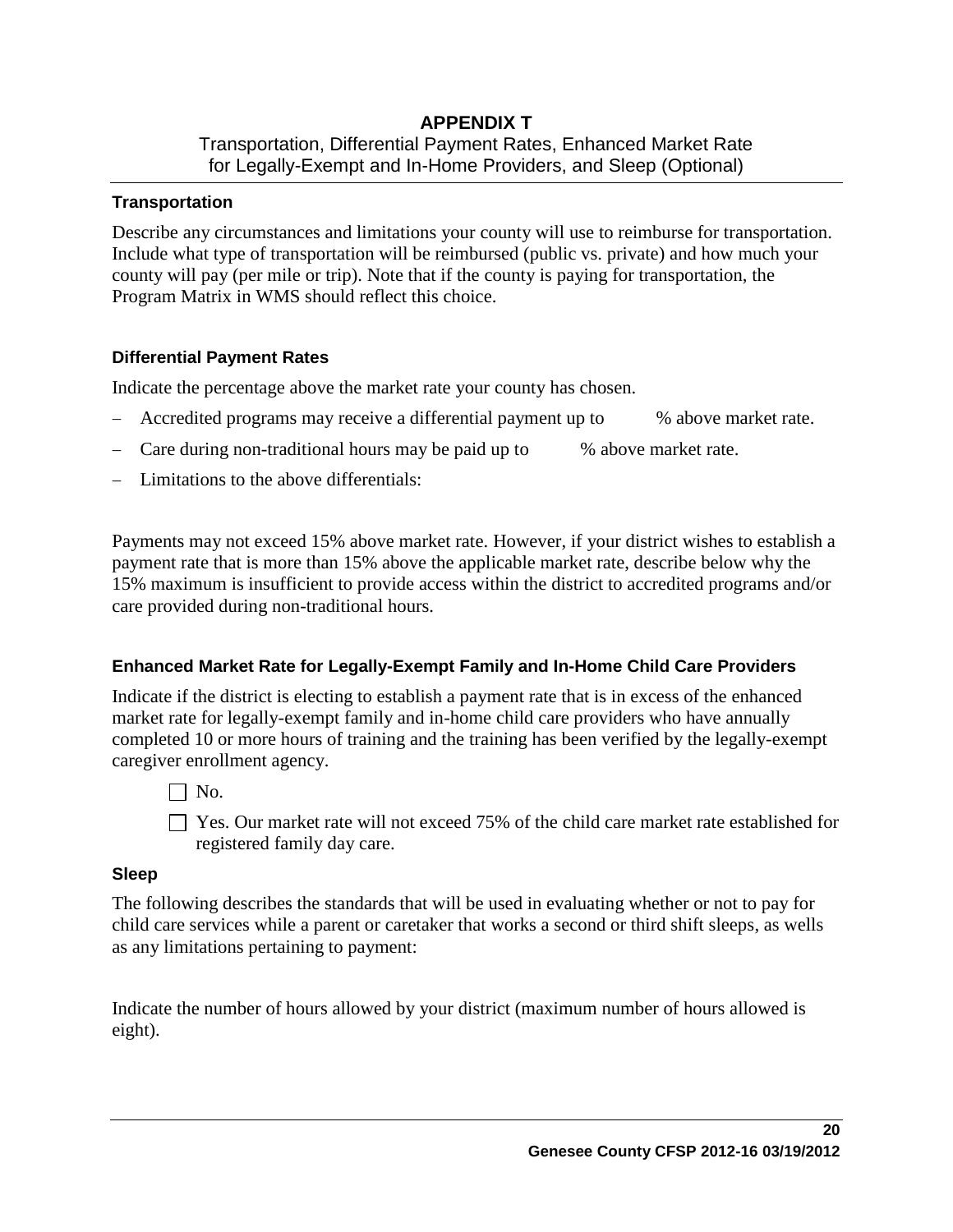## **APPENDIX U** Child Care Exceeding 24 Hours, Child Care Services Unit, Waivers, and Breaks in Activities (Optional)

### **Child Care Exceeding 24 Hours**

Child Care services may exceed 24 consecutive hours when such services are provided on a short-term emergency basis or in other situations where the caretaker's approved activity necessitates care for 24 hours on a limited basis. Check below under what circumstances the county will pay for child care exceeding 24 hours.

 $\Box$  On a short-term or emergency basis

 $\Box$  The caretaker's approved activity necessitates care for 24 hours on a limited basis

Describe any limitations for payment of child care services that exceed 24 consecutive hours.

## **Child Care Services Unit (CCSU)**

Indicate below if your county will include 18-, 19-, or 20-year-olds in the CCSU, which is used in determining family size and countable family income.

The district will include the following in the CCSU (check all that apply).

| $\Box$ 18-year-olds | $\Box$ 20-year-olds<br>$\Box$ 19-year-olds |
|---------------------|--------------------------------------------|
|---------------------|--------------------------------------------|

### **OR**

The district will only include the following in the CCSU when it will benefit the family (check all that apply)

 $\boxtimes$  18-year-olds 19-year-olds 20-year-olds

Describe the criteria your district will use to determine whether or not 18-, 19-, or 20-year olds are included in the CCSU.

Genesee County elects to include 18-year-olds in the CCSU; the 18 year-old is a member of the household, attending school and/or working and it benefits the family.

#### **Waivers**

Districts have the authority to request a waiver of any regulatory provision that is non-statutory. Describe and justify why your county is requesting a waiver.

## **Breaks in Activities**

Districts may pay for child care services for low income families during breaks in activities either for a period not to exceed two weeks or for a period not to exceed four weeks when child care arrangements would otherwise be lost and the subsequent activity is expected to begin within that period. Indicate below if your county will make such payments (check one).

 $\boxtimes$  Two weeks  $\Box$  Four weeks